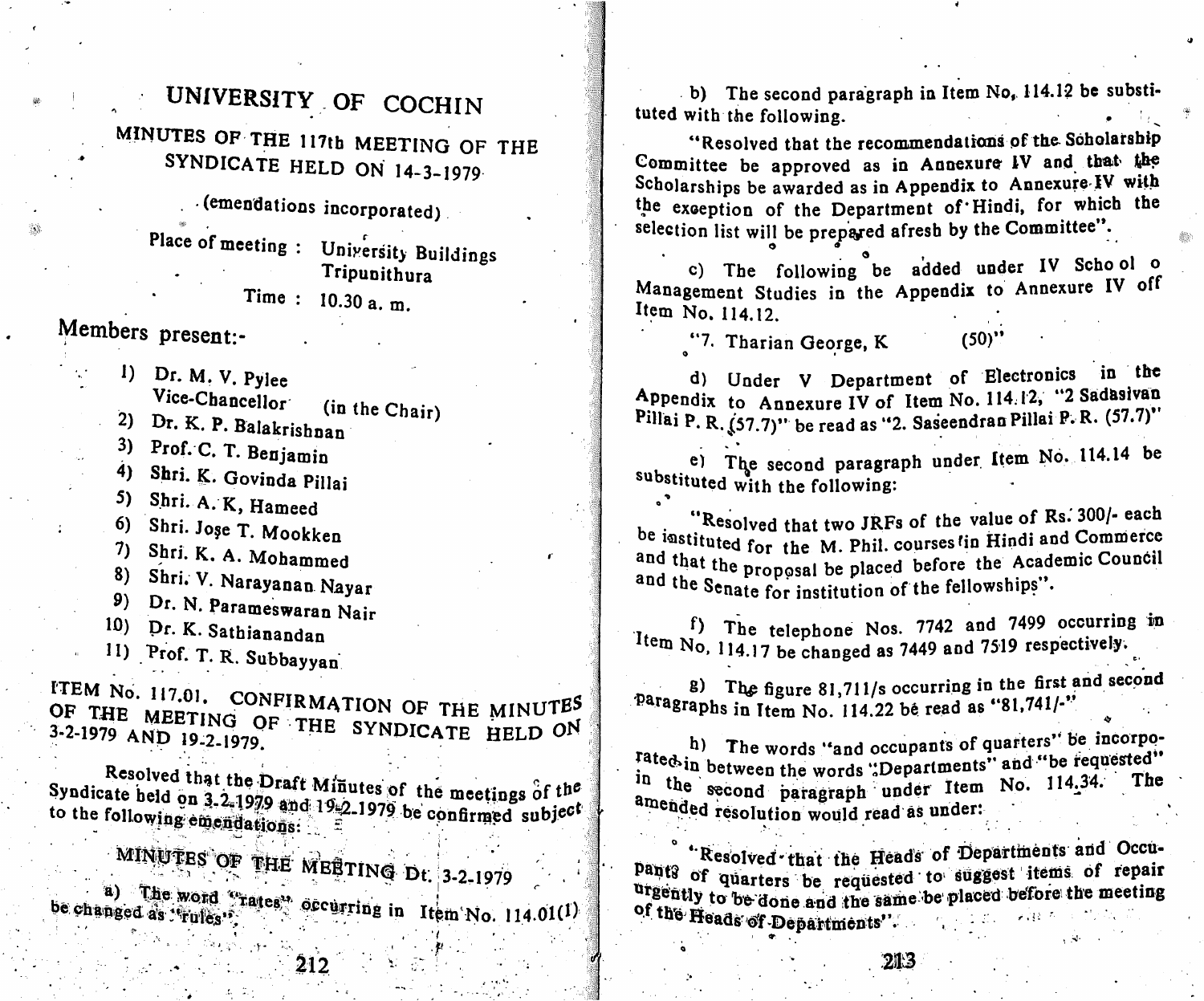i) The Item No. for the Item "payment of Special Allowance to non-teaching staff of School of Management Studies for. attending work related to evening courses accordingly as "11" and the remaining items be renumbered in a second stream of the second stream in the second stream of the second stream in the second stream in the second stream in the second stream in the second strea accordingly. Studies for attending work related to evening courses" be

## minutes of the MEETING DATED 19-2-1979 EXCEPT ITEM No. 115.04

 $\frac{1}{2}$ . The applicants for  $\frac{1}{2}$  $\mathbf{r}$  is the posts be incorporated at the end of the second.  $\frac{1}{3}$  Words "and continued escietaries" item No. 115.01 (6) and the words and continued assistance assured by the UGC would lapse" occurring in the third sentence in the first paragraph under Item No. 115.01.6) be deleted. The amended version of the first paragraph of Item No. 115.01(6) be as follows. The words "from among the applicants for the<br>
sentence in the first paragraph of Item No. 115.01 (6) and the<br>
words "and continued assistance assured by the UGC would<br>
lapse" occurring in the third sentence in the first p j) The words "from among the applicants for the

"(6) The Vice-Chancellor reported that it had not yet been possible for the University to start the Department of Applied Economics for which the UGC had sanctioned the post of one Professor, two Readers and a Lecturer, owing to non-availability of staff with the requisite qualifications. Even  $\frac{1}{2}$  after having admitting the requisite qualifications. Even thrice and integritised the posts of Professor and Reader thrice and interviews held, no suitable persons could be found from among the applicants for the respective posts. Unless the University took immediate action for filling at least one of the top posts, the assistance assured by the UGC would lapse details are in the value of the value of the value of the value of the VI Plan would be in the VI Plan would be in the VI Plan would be in the VI Plan would be in the VI Plan would be in the VI Plan would be in the VI Pla the University took immediate action for filling at least one of<br>the top posts, the assistance assured by the UGC would lapse<br>and continued assistance under the VI Plan would be in<br>jeoparady. He was therefore of the opinio and continued assistance under the VI Plan would be in<br>jeoparady. He was therefore of the opinion that every effort<br>should be made to start the Department immediately. He<br>proposed that Dr. K. C. Sankanarayanan, Reader in t School of Management Studies, who possessed the requisite<br>qualifications for holding the post of Reader in the Depart ment of Applied Economics may be transferred and posted as , permist Studies and achoolic Management Studies and

ITEM No. 117.02. REPORT BY THE VICE-CHANCEL-LOR ON **THE IMPORTANT DEVELOPMENTS IN THE** UNIVERSITY SINCE THE LAST MEETING.

The Vice-Chancellor reported that:

' 1. Ha Attended the annual meeting of the Association of Indian Universities held at Delhi and Patiala on 7th, 8th and 9th March 1979. He also visited the University Grants Commission Office on 7th and had detailed discussions with the Chairman and other officials of the UGC regarding the

allotment of funds to the University.<br>
2. A meeting of the State Co-ordination Committee on 2. A meeting of the State Co-ordination Committee 2.<br>Higher Education was held at Trivandrum on the 12th of this<br>month. The meeting ruse presided over by the Chief Minister mouth. The meeting was presided over by the Chief Minister.<br>and was attended by the Education Minister, Finance Minister. was attended by the Education Million, Thigher Education Department and the Vice-Chancellors of the Universities in-Kerala. At the meeting it was suggested that the Universities might consider implementation of the following scales of pay for the teaching staff and the Registrar.

|                              | 800-1600      |
|------------------------------|---------------|
| a) Lecturer:                 | $1125 - 1725$ |
| b) Reader                    | 1450-2050     |
| <b>Professor</b> / Registrar |               |

The Syndicate considerd the proposal for the imple-The Syndicate consider the proposaled for the teachmentation of the revised scales of pay suggested for the ing staff and the Registrar.

Resolved that the following revised scales of pay be Registrar. adopted in the University for the teaching Staff. Registrar,<br>Final  $P_{\text{inance}}$  m the University for the \*<sup>450</sup>g officer and the University Librarian.

kcsearch Assistant/Teaching Assistant-650-25-850-30-1150-4150-(18 years)

**Experience Officer/Case Analysty** 

'

I

Whior Engineer Scientist (CIS Lab) - 800-50.1600 (16 years)<br>Research 1725 (10 years) Professor/Registrar/Finance Officer/  $-1125 - 60 - 1725$  (10 years

University Librarian-1450-75-2050 (8 years)

 $-215$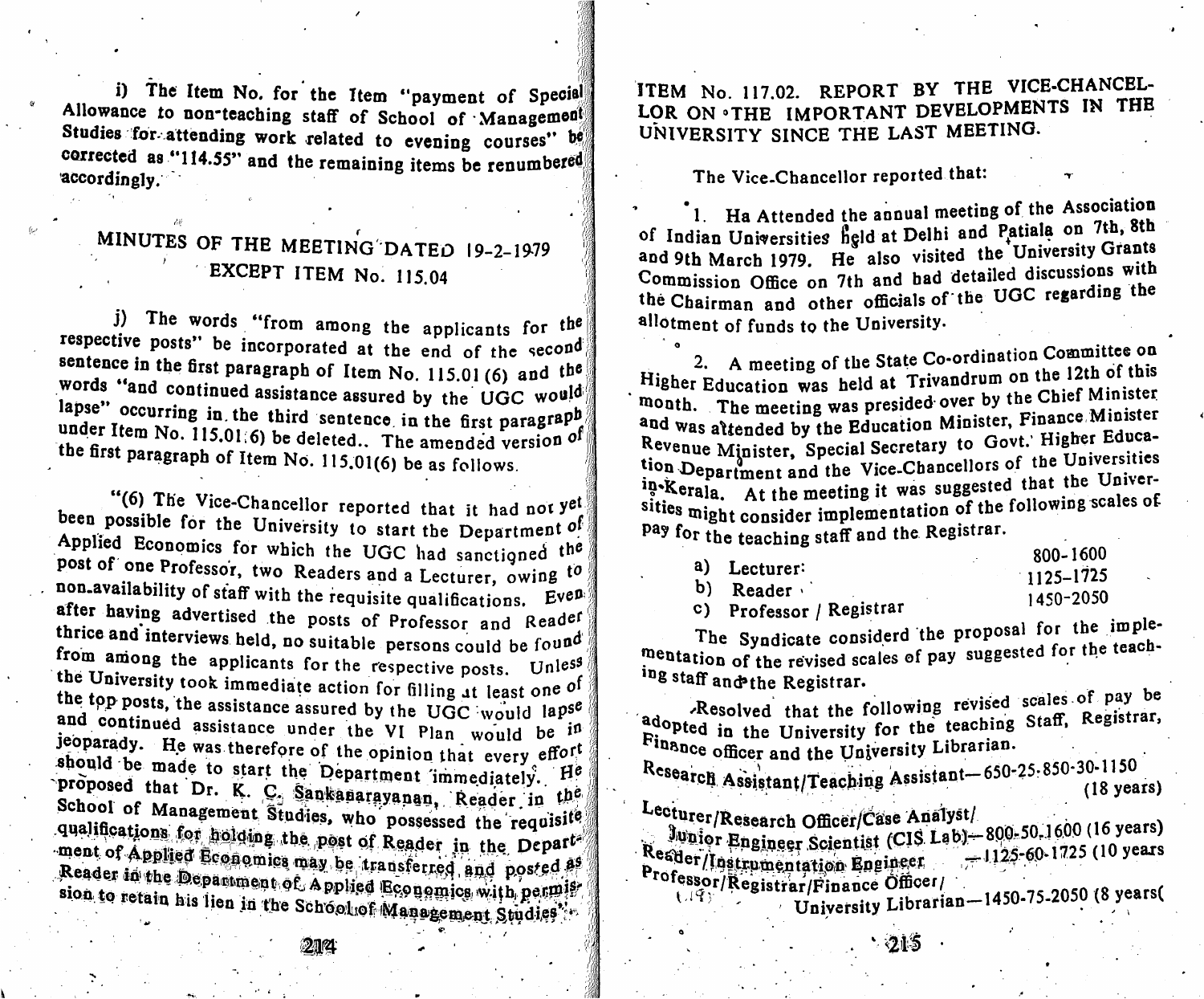Resolved further that the other conditions in regard to revision of pay scales be made applicable as in G.O. (P) 860/78/Fin. dated 16-12-1978.

3) A meeting of the Statutory Finance Committee was held at Trivandrum on March 13, 1979. The Committee approved the proposals for the creation of two posts of Section Officers and three posts of Keference Assistants sanctioned by the Syndicate at its meeting held on 3-3-1979.

ITEM No. 117.03. FINANCIAL COMMITMENT ARISING FROM THE SANCTION OF ADDITIONAL NON-TEA-CHING STAFF APPROVED BY THE SYNDICATE ON  $3 - 3 - 1979$ .

The Syndicate noted the additional financial commitment anising from the sanction of non-teaching staff approved by the Syndicate on  $3-3-1979$ .

Resolved that the proposal approved by the Syndicate at its meeting on 3-3.1979 be implemented.

 $(Ad.)$ 

 $(PI.)$ 

ITEM No. 117.04. PURCHASE OF EQUIPMENTS-CISL.

The Syndicate considered the proposal for purchasing equipments for the Central Instrumentation and Services Laboratory.

Resolved that equipments worth Rs. 3,31,256.65 as in Annexure I be purchased for the CISL.

Resolved further that a sum of Rs. 2,97,649.88 be paid in advance for the purchase of equipments, as requested by the Head of the Department of Physics.

Resolved also that necessary diversion of funds be effected in the Budget for making the above purchases.

ITEM No. 117.05, ANNUAL ACCOUNTS 1977-78-CON-SIDERATION OF.

The Syndicate considered the Annual Accounts of the University for the period 1977-78 as approved by the Statutory Finance Committee.

Resolved, that the Annual Accounts for 1977-78 be approved and presented to the Senate.  $(Fin.)$ 

ITEM No. 117.06. RATES OF BUS PASS FOR STU-DENTS.

The Syndicate considered the representation made by the Cochin University Union for reducing the rates of bus pass for the students.

Resolved that a concession of 50% of the rates of the bus pass be sanctioned to the students.  $(GA & EI.)$ 

SELECTION COMMITTEE FOR ITEM No. 117.07. APPOINTMENT OF NON-TEACHING STAFF.

The Syndicate considered the method of selection to the posts of Technicians in the Central Instrumentation & Services Laboratory.

Resolved that the Head of the Department of Physics be authorised to conduct tests for the candidates for the posts of Technicians and that thereafter an interview be conducted for the eligible candidates by the Selection Committee.

Resolved further that the Uniaersity Engineer be similarly authorised to conduct tests for the applicants for the posts of Junior Engineer (Electrical), Lineman helper and plumber.

 $(Ad.)$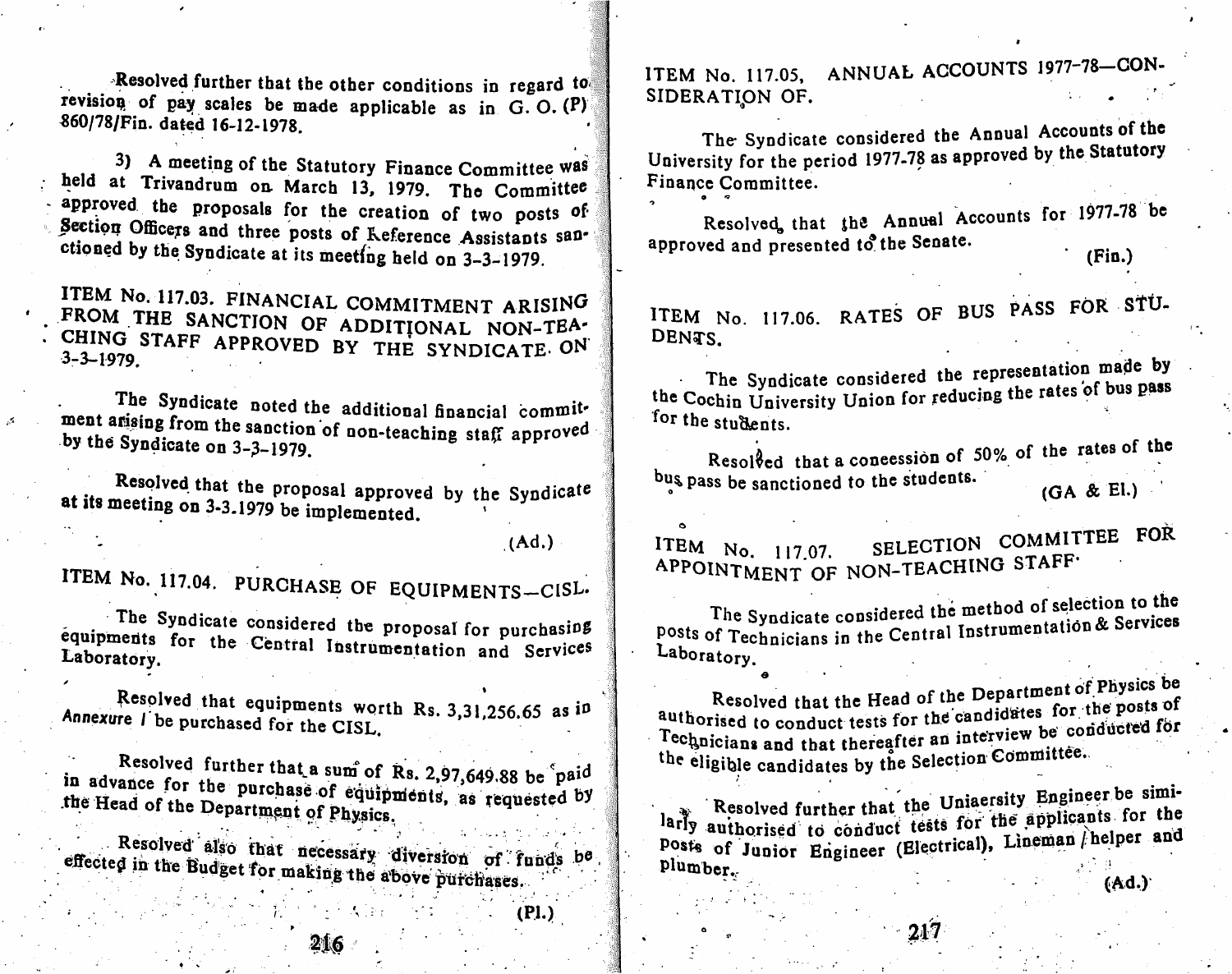ITEM No. 117.08. DEMANDS OF THE EMPLOYEES  $\overline{A}$  APPENDIX - I ORGANISATIONS - PENDING ITEMS - CONSIDERA-TION OF.

The Syndicate noted that a few more items in the memorandam submitted by the employees organisations are pending disposal for consideration by the Syndicate.

Resolved that a me eting of the Standing Committee of the Syndicate on Staff and Establishment be convened on 19-3-1979 for considering the pending items and their recom mendations be placed at the next regular meeting of the Syndieate.

ITEM No. 117.09. CREATION OF YHE POST OF A MACHINEST IN THE DEPARTMENT OF PHYSICS.

The Syndicate considered the proposal made by the Head of the Department of Physics for creation of the post of a Machinest in the Department of Physics.

Resolved that a post of Machinest in the scale of pav of Rs. 285-550 be created for the Department of Physics.

ITEM NO. 117.10. CONSIDERATION OF SENATE AGENDA QUESTIONS, RESOLUTIONS ETC

The Syndicate considered the Agenda for the Annual

the members of the Syndicate for answering / moving and that the agenda be approved. Meeting of the Senate scheduled to be held on  $23/24-3-1979$ .<br>Resolved that the questions / resolutions be allotted to

218

I de meeting came to a close at 4.30 p, m University Buildings, Tripunithura 20\_3L1979. 11188, 2011 - 20 - 30 - 2012 - 2012 - 2013 - 2014 - 31 - 22 . Sd/--

REGISTRAR

### Annexure to Item No. 117.04

| ems in the<br>isations are        | Sl. Name of Equipment<br>$\Delta$ No. $\cdot$                                      | Suppliers.                                                           | No.               | Cost<br>including<br>S. T. etc. |
|-----------------------------------|------------------------------------------------------------------------------------|----------------------------------------------------------------------|-------------------|---------------------------------|
| e.                                | $\mathbf{0}, \ldots$<br>Ł<br>$\mathbf{2}$                                          | 3 <sub>l</sub>                                                       | 4 <sup>2</sup>    | 5                               |
| ommittee of<br>onvened on         |                                                                                    |                                                                      |                   | Rs.                             |
| heir recom-<br>ting of the        | $\mathbf{l}$<br>Aplab Fet Volt meter                                               | Concord Instru-<br>ments (P) Ltd.,<br>Cochin-16.                     |                   | 1000.00                         |
| (Ad.)<br>$DST$ $OF$ $A$<br>(SICS. | 2 Accessory H. V. probe<br>for measurement upto<br>30 K <sub>N</sub> V. D. C.      | Do                                                                   |                   | 200.00                          |
| ade by the<br>the post of         | Million Meg-ohm meter British Physical<br>$\mathbf{3}$                             | Laboratories<br>India (P) Ltd.,<br>Bangalore-1.                      | 1                 | 7500.00                         |
| le of pay of<br>ics.<br>(Ad.)     | 4<br>Universal knee and<br>column Milling<br>Machine and<br>accessories            | <b>Bharat Fritz</b><br>Werner (P) Ltd.,<br>Madras.                   |                   | 93080.00                        |
| SENATE<br>the Annual              | Panel Meter model<br>S40, 0.1m A. D. C.                                            | <b>British Physical</b><br>Laboratories (P)<br>Ltd., Bangalore-1. 10 |                   | 1450.00                         |
| 24-3-1979.                        | <sup>6</sup> Panel Meter Model<br>S. 40, 0.100mA.D.C.                              | Do                                                                   | 10 <sub>1</sub>   | 1450.00                         |
| allotted to<br>ng and that        | 7 Panel Meter Model<br>S. 40, 0-1 Amp.                                             | Do                                                                   | 10 <sup>°</sup>   | 1600.00                         |
| (Conf.)                           | 8 Panel Meter Model<br>S. 40, 0-10 Volts D. C.                                     | D0.                                                                  | 10                | 1550.00                         |
| 34135                             | <b>Simpson 100mm</b><br>Ammeter D. C. 0-1A Simpson (P.) Ltd.,<br>$O(1 + \epsilon)$ | · Ruttansha<br>Bombay.                                               | $_{\rm{col}}$ , 2 | O(1.1)<br>$\frac{1}{2}$ 360.00  |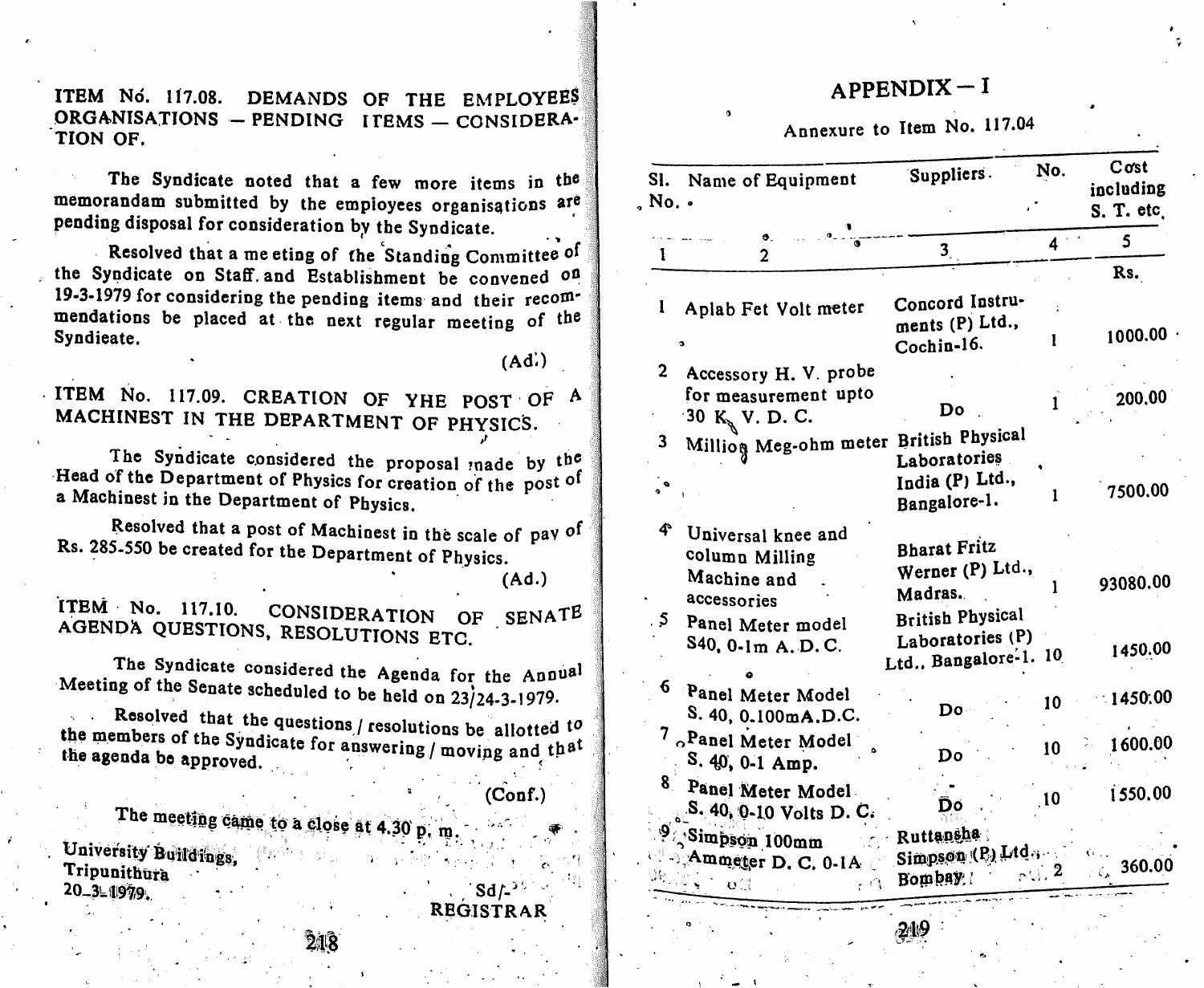| 1               | $\overline{2}$                          | $\overline{\mathbf{3}}$      | 4                  | 5            |
|-----------------|-----------------------------------------|------------------------------|--------------------|--------------|
|                 |                                         |                              |                    | Rs.          |
| .10             | Simpson 100mm D.C.                      | Ruttansha                    |                    |              |
|                 | Voltmeter 0-100 V                       | : Simpson (P) Ltd.,          |                    |              |
|                 |                                         | Bombay.                      | 2                  | 360.00       |
| 11              | Simpson 100mm D.C.                      |                              |                    |              |
|                 | Voltmeter 0-100 V                       | Dø                           | $\mathbf{\dot{2}}$ | 400.00       |
| 12              | Simpson 100mm A.C.                      |                              |                    |              |
|                 | Voltmeter 0-100 V                       | D٥                           | $\overline{2}$     | 410.00       |
| 13 <sup>2</sup> | Simpson 100mm A.C.                      |                              |                    |              |
|                 | Voltmeter 0-100 V                       | D٥                           | $\overline{2}$     | 430.00       |
| 14              | Simpson 100mm A.C.                      |                              |                    |              |
|                 | Voltmeter 0.500 V                       | Do                           | $\overline{2}$     | 430.00       |
| 15              | Nippon Portable Meter                   |                              |                    |              |
|                 | 5}" Summica Casing etc. Umatson Trading |                              |                    |              |
|                 | Moring Iron AC:                         | Corporation,                 |                    |              |
|                 | Ammeter 0-1A                            | Madras                       | $\overline{2}$     | 504.00       |
| 16              | Do<br>$0-5A$                            | Do                           |                    |              |
| 17              | Do<br>$0-10A$                           |                              | $\overline{2}$     | 504-00       |
| 18              | Wattmeter 5A. 500V                      | Do                           | $\mathbf{2}$       | 504.00       |
| 19              | Resistance Substitution                 | Do                           | $\overline{2}$     | 1067.00      |
|                 | Box Type Rs. 116                        |                              |                    |              |
| 20              | Capacitance Substitution                | Do                           | 2                  | 280.00       |
|                 | Box Type CS. 120                        |                              |                    |              |
| 21              | Standard Cell (1.0188V)                 | Ď٥                           | $\mathbf{2}$       | 280.00       |
| 22              | D/E Spanner 6-32mm                      | Do                           | $\overline{2}$     | 812.00       |
|                 |                                         | A Krishna Bhat<br>Cochin.11. |                    |              |
| $23 -$          | Electrician's Spanner                   | Do                           | 1 Set              | 47.00        |
| 24              | Box-Spanner 6-32mm                      | Do                           | Set.<br>1          | 16.00        |
| 25              | Socket Spanner 6-22                     | Do                           | Do                 | 163.00       |
| 26              | Allen Key.                              | Do                           | Do.                | 375.00       |
| $\cdot$ 27      | Screw Driver heavy duty                 |                              | Do                 | 21.00        |
| 28              | 30 <sub>mm</sub><br>Do                  | Do                           | 2 Each             | $^{2}$ 39.20 |
| 29.             | 150mm<br>Do                             | "Do                          | Dö.                | 13.30        |
| 30              | Light duty 300mm<br>Do                  | Do                           | Do                 | 26.80        |
|                 | $\mathbf{D}_0$<br>$150$ mm              | Do.                          | <b>Do</b>          | 20.90        |

| $\mathbf{1}$     | $\overline{2}$                               | $\overline{\mathbf{3}}$ | 4      | 5             |
|------------------|----------------------------------------------|-------------------------|--------|---------------|
|                  |                                              |                         |        | $-$ Rs.       |
| 31               | Watermeter                                   | A. Krishna Bhat         |        |               |
|                  | <b>Screw Driver</b>                          | Cochin-11.              | 1 Set  | $-9.50$       |
| 32               | Cutting Plier large                          | Do                      | 2 Each | 37.50         |
| 33               | Flat nose plier                              | Do                      | Do     | 15.00         |
| 34               | Round nose plier                             | Do                      | Do     | 15.00         |
| 35               | Diagonal Wire Cutter.                        | Do                      | Do -   | 17.00         |
| 36               | Gas plier                                    | D٥                      |        | 1. Each 14.00 |
| 37               | Ball peen hammer $\frac{1}{2}$ kg.           | Do                      | 2 Each | 30.00         |
| 38               | Soft hammer (Cellulose)                      | Do                      | 1 Each | 14.00         |
| 39               | Monkey Spanner                               | Do                      | Do     | ነ4.00         |
| 40               | Adjustable Spanner 50mm                      | Do                      | Do.    | $\cdot 70.00$ |
| 41               | 25 <sub>m</sub>                              | <b>Do</b>               | Do     | 20,00         |
| 42               | D٥<br>Dead Weight tester                     | <b>Umatson Trading</b>  |        |               |
| $\ddot{\bullet}$ | 'Ravika' model DW2-                          | Corporation,            |        |               |
|                  | with all accessories                         | Madras.                 | Ŀ      | 3600 00       |
|                  | 43 <sup>°</sup> Platinum/Platinum            |                         |        |               |
|                  | Rheedin Rhomonocouple                        |                         |        |               |
|                  | with ceramic sneathing                       |                         | Ŧ      | 910.00        |
|                  | etc. upto 1400°C.                            | Do                      | 1      | 2186.00       |
| 44               | Strofoscope                                  | Do                      |        | 1239.00       |
| 45               | Tachometer (Model 630)                       | Do                      | 1      |               |
| 46               | Stop Watch                                   |                         |        | 259.00.       |
| 47               | (Racer 60 Sec. Dial)                         | Do                      |        |               |
|                  | Oil Bath for thermometer                     | Do.                     |        | 4900.00       |
| 48               | Calibration 0-200°C                          |                         |        |               |
|                  | Potentiometric                               |                         |        |               |
|                  | Temperature indicator                        | J. N. Marshall,         |        |               |
|                  | for Thermocouple<br>$^{\circ}$ supto 1400°C. | Poona.18.               |        | 4000.00       |
|                  | <sup>49</sup> Dial Thermometer               |                         |        |               |
|                  | Mercury filled 0.300°C.                      |                         |        |               |
|                  | with 2 metre capillary                       | Do                      |        | 770.00        |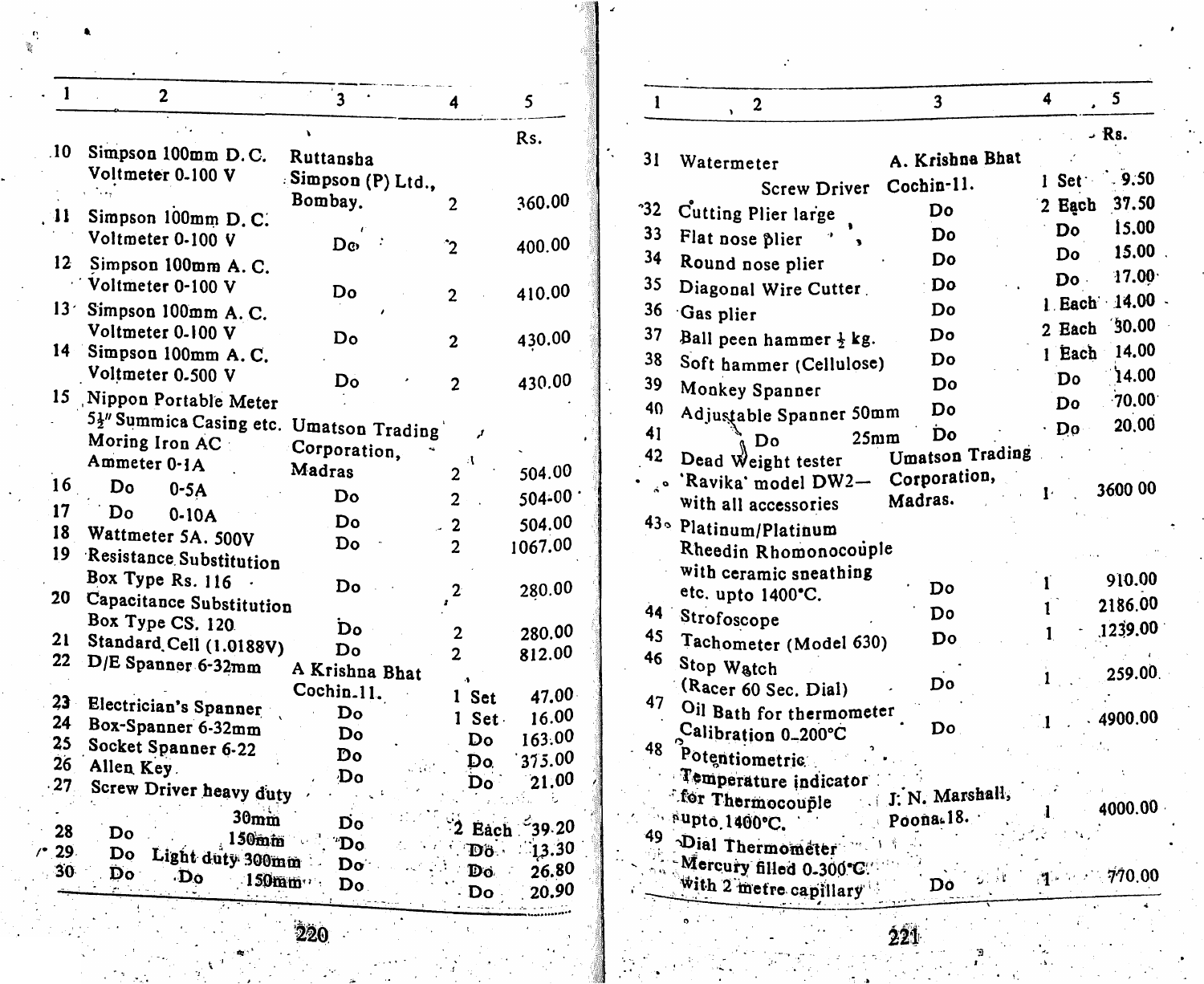| $\mathbf{I}$    | $\overline{2}$           | 3                                               | 4                                                              | 5                                  |
|-----------------|--------------------------|-------------------------------------------------|----------------------------------------------------------------|------------------------------------|
| 50              | Air Compressor-oil       |                                                 |                                                                |                                    |
|                 | free INGERSOL-RAND       |                                                 |                                                                |                                    |
|                 | Type-3                   | Binny & Co. Ltd.                                |                                                                |                                    |
|                 | Model ANLS-1.            | Madras.                                         | I                                                              | 4000.00                            |
| 51              | Motor Assembly for       |                                                 |                                                                |                                    |
|                 | the above. 1 H. P. with  |                                                 |                                                                |                                    |
|                 | <b>Starter</b>           | Do                                              | 1                                                              | 1445.00                            |
| 52              | Heavy Duty Two speed     | Industrial                                      |                                                                |                                    |
|                 | hacksaw machine          | Traders,                                        | 1                                                              |                                    |
|                 | $(Rs. 8775/-)$           | Bombay.                                         |                                                                | 9705.00                            |
|                 | Freight from             |                                                 |                                                                |                                    |
|                 | Harihar to Bombay        |                                                 |                                                                |                                    |
|                 | (Rs. 300/-)              |                                                 |                                                                |                                    |
|                 | Adjustable Bar rest      |                                                 |                                                                |                                    |
|                 | assembly $(Rs. 630/-)$   |                                                 |                                                                |                                    |
| 53              | Bench Grinder            |                                                 |                                                                |                                    |
| 54 <sup>-</sup> | Precision Bench          | Do                                              | 1                                                              | 1200.00                            |
|                 | Drilling Machine         | Batliboi & Co.,                                 |                                                                |                                    |
| 55              | Vernier Caliper          | Cochin-16.                                      | 1                                                              | 5250.00                            |
|                 |                          | A. Krishna Bhat                                 |                                                                |                                    |
| 56              | Micrometer 0.25mm        | Cochin-11.                                      | 1 Each                                                         | 340.00                             |
| 57              | Depth Micrometer         | Do                                              | $\boldsymbol{\theta}_{\perp}$                                  | 300.00                             |
| 58              | Vernier Height gauge     | Do                                              | $\boldsymbol{\prime}$                                          | 410.00                             |
| 59              | Dial type indicator      | Do                                              | "                                                              | 1200.00                            |
| 60              | Universal Test Indicator | Do                                              | n                                                              | 250.00                             |
| 61              | <b>Scribing Block</b>    | Do                                              | $\boldsymbol{\eta}$                                            | 150.00                             |
| 62              | Double-end Scriber       | Do                                              | , "                                                            | 56.00                              |
| 63              | Magnifying glass         | Do<br>$\boldsymbol{c_3}$                        | $\boldsymbol{\eta}$                                            | 5.50                               |
| 64              | Safety Goggles           | Do                                              | $\boldsymbol{H}$                                               | 20.00                              |
| 65              | Universal Bevel          | $\mathbf{D}$                                    | 2 Each                                                         | 10.00                              |
|                 | protractor               | Gleason Traders.                                | $\mathbb{S}(\mathbf{D}^{\infty},\mathbf{A}^{\top},\mathbf{p})$ |                                    |
| 66              | Inside Micrometer        | Cochin 1. Let 1 Each 1650.00                    |                                                                |                                    |
| 67              | Centre square            | ŧ<br>Do<br>وديانا                               |                                                                | ਾ <i>ਂ: ‼</i> ੋ 895. <sup>00</sup> |
| 68              | Stainless Steel rule     | $\mathbf{D}^{0,1}$ , and all $\mathbf{D}^{0,1}$ | $\sim$ and $\eta$                                              | 13.00                              |
|                 |                          | A. Krishaa Bhats Grade Harding                  |                                                                |                                    |
|                 | 69 Narrow depth rule     | Coching 14 10 ball 14 0 10 12.50                |                                                                |                                    |
|                 |                          | Downtown and the Downtown                       |                                                                | $-06.00$                           |

| $\blacksquare$ | $\overline{2}$             | $\overline{\mathbf{3}}$                                  | 4                           | 5        |
|----------------|----------------------------|----------------------------------------------------------|-----------------------------|----------|
| 70             | Depth gauge 0.300mm        | Gleason Traders                                          |                             |          |
|                |                            | Cochin-11                                                | 1 Each                      | 37.00    |
| 71             | Combination set            | A. Krishna Bhat                                          |                             |          |
|                |                            | Cochin-11.                                               | "                           | 925,00   |
| 72             | Divider Spring 15 mm       | n                                                        | Ħ                           | 6.00     |
| 73             | Trammed set 15"            | "                                                        | $\boldsymbol{\prime\prime}$ | 210.00   |
| 74             | Outside Caliper 6"         | $\boldsymbol{\prime}$                                    | $\boldsymbol{\mathit{ii}}$  | 6.00     |
| 75             | Inside Caliper 6"          | $\boldsymbol{u}$                                         | n                           | 6,00     |
| 76             | Odd-leg Caliper            | $\boldsymbol{H}$                                         | "                           | 6,00     |
| 77             | Herneoprodite Caliper      | $\boldsymbol{H}$                                         | $\boldsymbol{n}$ .          | 6.00     |
| 78             | Scribing block             | Gleason Traders                                          |                             |          |
|                |                            | Cochin-11.                                               | n                           | 24.00    |
| 79             |                            | Krishna Bhat                                             |                             |          |
|                | Telescopic Gauge           | Cochin-11.                                               | n                           | 700.00   |
| 80             | Small hole gauge           |                                                          |                             |          |
|                |                            | $\boldsymbol{r}$                                         | n                           | 3775.00  |
| 11             | $\sqrt{\text{ressa}-o-25}$ |                                                          | $\boldsymbol{n}$            | 35.00    |
|                | Screw pitch gauge          |                                                          |                             |          |
|                | 82 Radiator Pillet gauge   | Gleason Traders,                                         | "                           | 38.00    |
| 83             |                            | Cochin-11                                                | n                           | 46.00    |
| 84             | Thickness gauge            |                                                          | ,,                          | 1175.00  |
| 85             | Cylinder gauge             |                                                          |                             |          |
|                | Standard wire gauge        | Krishna Bhat.                                            |                             | 45.00    |
| 86             |                            | Cochin-11                                                |                             |          |
|                | Tool makers Trisquare      | Gleason Traders                                          |                             | 105.00   |
| 87             | 45 & 60 deg.               | Cochin-11                                                |                             |          |
|                | Snaps and Dellies          | Krishna Bhat,                                            | 1 Set                       | 235.00   |
| 88             |                            | Cochin-11                                                |                             | 55.00    |
| 89             | Hatchet stake              | $\boldsymbol{\mathit{ii}}$                               | 1 Ea<br>"                   |          |
| 90             | Half-moon stake            | II                                                       |                             | 55.00    |
|                | $S_{\text{Nips}}$          | H                                                        | ņ                           | 24.00    |
| 91             | Groovers                   | $\boldsymbol{\mathit{ii}}$                               | $\theta_{\infty}$           | 60.00    |
|                | 92 Anvil 40 kg.            | 11                                                       | $\boldsymbol{H}$ .          | 170.00   |
| 93             | Swage Block 82 kg.         | -11                                                      | $\mathbb{R}^{n \times n}$ . | 348.50   |
| 94             | Blacksmith's Forge         |                                                          |                             | 135.00   |
| 9 <sub>5</sub> | Tongs                      |                                                          |                             | 13.00    |
|                | 96 Hammer Sledge 8 lbs.    | ń<br>$\delta_{\rm{N}}\neq\mu\lambda_{\rm{N}}\tilde{F}$ . | - e€t≮                      | $-26.75$ |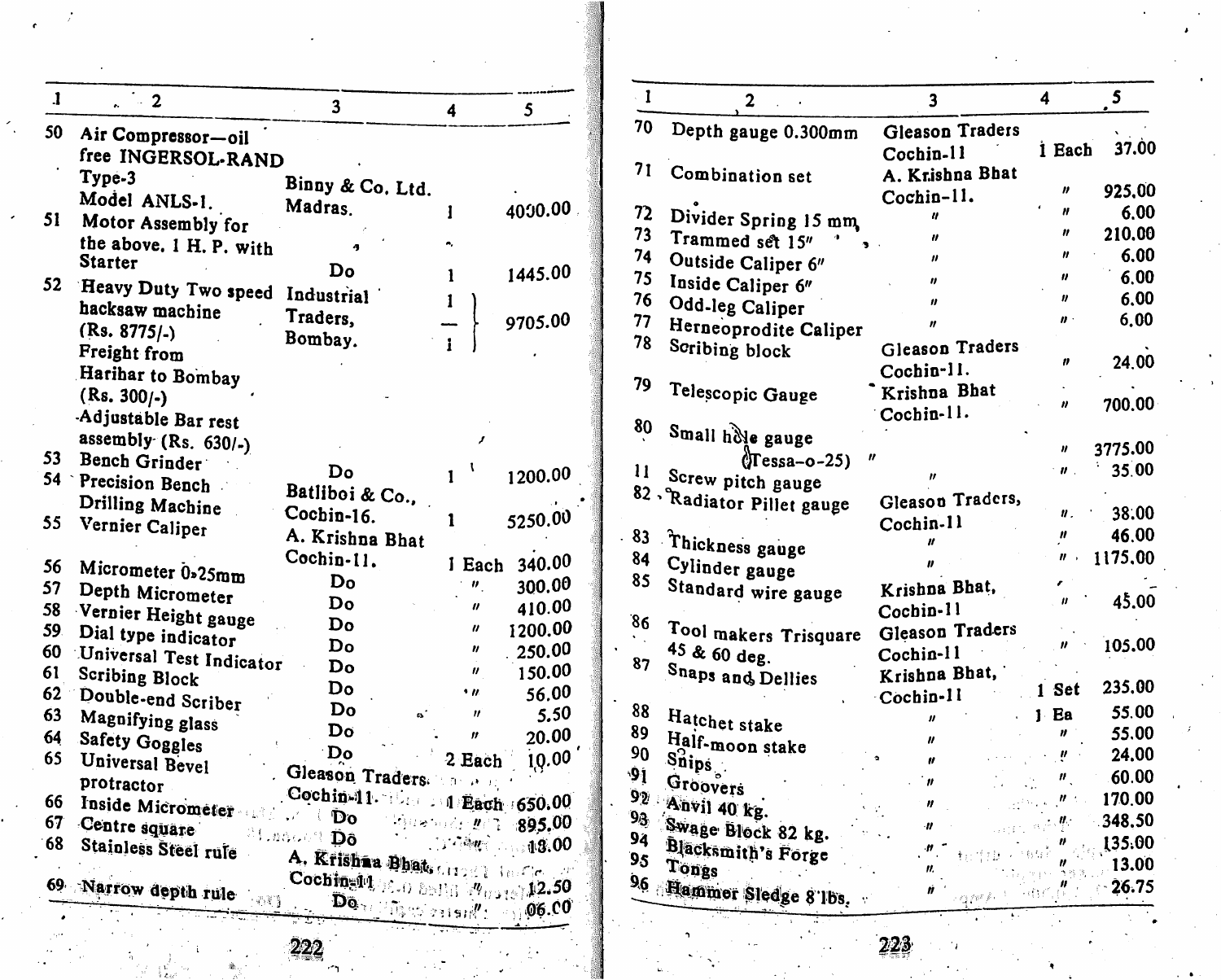| 1                                    | 2                       | $\overline{\mathbf{3}}$ | 4     | 6              |
|--------------------------------------|-------------------------|-------------------------|-------|----------------|
| 97                                   | Coolf law weight 1/4"   | Scientific              |       |                |
|                                      |                         | Enterprises,            |       |                |
|                                      |                         | Tripunithura            | L     | 859.00         |
| $98 -$                               | Bench Drill stand       |                         |       | 407.00         |
| 99                                   | Drill Bits 1/16"-1/4"   |                         |       |                |
|                                      | (set of 13 nos.)        |                         | 1 Set | 83.00          |
| 100                                  |                         |                         |       |                |
|                                      | <b>Electronic Timer</b> | Umatson Trading         |       |                |
|                                      | 0-120 sec.              | Corporation,            |       |                |
|                                      |                         | Madras                  | 1     | 420.00         |
| 101                                  | Dial Thermometer        |                         | l     | 450.00         |
| 102                                  | Digital impulse Counter |                         |       |                |
|                                      | Keltron 6 digits        |                         | 1     | 435.00         |
|                                      | 103 Conducting bridge   | Concord                 |       |                |
|                                      |                         | Instruments Ltd.,       |       |                |
|                                      |                         | Cochin-16               | Ã.    | 1,440.00       |
| $104 -$                              | Electronic              |                         |       |                |
|                                      | Thickness gauge.        |                         |       | 1,300.00       |
|                                      | 105 Roller Bending      | Armstrong Smith         | 1     |                |
|                                      | machine                 | Ltd., Madras            |       | 4,620.00       |
| 106                                  | Tube Bending machine    |                         | ı     |                |
|                                      | 107 Wood working lathe  |                         | 1     | 2,425.00       |
|                                      |                         | India Machine           |       |                |
|                                      |                         | Tools and Co.,          |       |                |
| 108                                  | Electric Sender         | Cochin- $16$ .          | 1     | 3,265.00       |
| 109                                  | Variac (Dimmer stat).   |                         |       | 780.00         |
| $\mathbf{v}_{\mathbf{d},\mathbf{r}}$ |                         |                         |       |                |
|                                      | (a) Portable Rs. 385    | Umatson Tradings 1      |       |                |
|                                      | (b) Panel mounting      | Corporation,            |       | 735.00         |
|                                      | type Rs. 350            | Madras                  |       |                |
| 110                                  | IRL, Regulated DC       |                         |       |                |
|                                      | Power Supply,           |                         |       |                |
|                                      | 1000v., 100m A          |                         |       |                |
|                                      | 111 Soldering gum       |                         |       | 2,500.00       |
|                                      | 112 Aplab duat output   |                         |       | .82.00         |
|                                      | power supply-           |                         |       |                |
|                                      | 7153 0-30v, 3 Amps      |                         |       |                |
|                                      |                         | ik aşiliya              |       | $T = 4,490.00$ |

| $\mathbf{I}$ | $\overline{2}$                               | 3 <sub>1</sub>                                                                                  | 4                  | $\frac{1}{2}$ 5.    |
|--------------|----------------------------------------------|-------------------------------------------------------------------------------------------------|--------------------|---------------------|
| 113          |                                              |                                                                                                 |                    | Rs.                 |
|              | Aplab Solid State                            | Concord <sup>.</sup>                                                                            |                    |                     |
|              | regulated power supply<br>7113 0-30v, 3 Amps | Instruments,                                                                                    |                    | 2,340.00            |
| 114          | Aplab Line-square,                           | Cochin-16                                                                                       |                    |                     |
|              | Generatof model'2092                         |                                                                                                 | ť                  | 2,040.00            |
| 115          | Systronic single pulse                       |                                                                                                 |                    |                     |
|              | shurator type 1130 with                      | Systronics,                                                                                     |                    |                     |
|              | instruction anuel                            | Bangalore                                                                                       | T.                 | 4,730.00            |
| 116          | Radart RF signal                             | Eastern                                                                                         |                    |                     |
|              | Generator.                                   | <b>Electronics (Delhi)</b>                                                                      |                    | 2,300.00            |
| 117          |                                              | Ltd,, Bangalore                                                                                 | . 1                |                     |
|              | Glass working<br>Lathe                       | Veer workshop,<br>New Delhi                                                                     |                    | 12,500.00           |
|              | <b>Accessories</b>                           |                                                                                                 |                    |                     |
|              | a) Unwersal                                  |                                                                                                 |                    |                     |
|              | Planetary chuck                              | n                                                                                               |                    | 1,500.00            |
|              | b) Three jaw self                            |                                                                                                 |                    |                     |
|              | centering chuck                              | "                                                                                               | $\mathbf{1}$       | 1,000.00            |
|              | c) Small chuck-capacity                      | "                                                                                               | $\cdot$ 1 $\cdot$  | 120.00              |
|              | $0-12$ mm                                    | $\boldsymbol{n}$                                                                                | 1                  | 150.00              |
| 118          | d) Blowing attachment                        | n                                                                                               |                    | 5,500.00            |
| 119          | Glass Cutting Machine                        | "                                                                                               | ı<br>$1\,$         | 2,500.00            |
| 120          | Surface grinding Machine                     |                                                                                                 |                    | 575.00              |
| 121          | Graduation machine                           | 11<br>11                                                                                        | 1<br>1             | 4800,00             |
| 122          | Strain viewer                                | $\boldsymbol{\prime\prime}$                                                                     | 1                  | 350.00              |
| 123          | Oxygen regulator                             | $\boldsymbol{\mathcal{U}}$                                                                      | $\mathbf{1}$       | 1,900.00            |
| 124          | Air compressor                               | 11                                                                                              | $\cdot$ 1          | 1,100.00            |
| 125          | Drilling machine                             |                                                                                                 |                    |                     |
|              | Universal Blast Burner                       | "                                                                                               | $\cdot$ 17 $\cdot$ | 350.00              |
|              | <sup>og</sup> ). Two sleeves-5 orifice       | "                                                                                               | $\pm 1$            | 200.00              |
| 126          | b) One sleeve -3 do                          |                                                                                                 | $\sim 1$ .         | 1,850.00            |
|              | Rotary Pump 50 litre<br>Accessories          |                                                                                                 |                    |                     |
|              | a) Air Ballast .                             | "                                                                                               |                    | $-1$ and 165.00.    |
|              | b) Non-return valve                          | n.,                                                                                             |                    | 1.200.00            |
|              | c) Belt guard                                | n ·                                                                                             |                    | $-0.11$ 1 $-200.00$ |
|              | d) Moisture trap                             | $\boldsymbol{w}$ and the contract of $\boldsymbol{w}$ and $\boldsymbol{w}$ and $\boldsymbol{w}$ |                    |                     |
|              |                                              |                                                                                                 |                    |                     |

ŗ,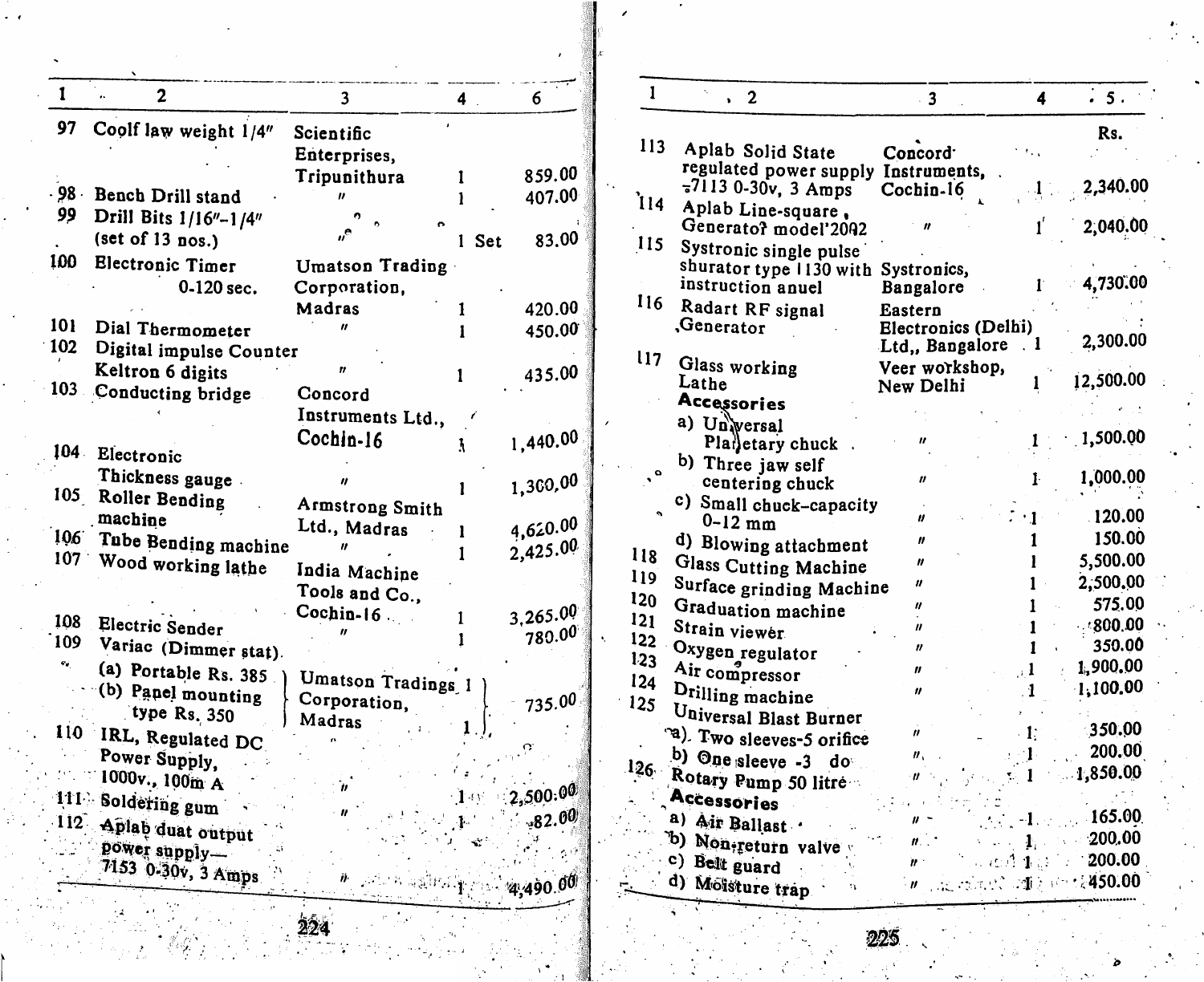| 1                           | 2                                       | 3                                   | $\overline{\mathbf{4}}$ | 5             |
|-----------------------------|-----------------------------------------|-------------------------------------|-------------------------|---------------|
| 127                         |                                         |                                     |                         | Rs.           |
|                             | Glass working table                     | Veer workshop,                      |                         |               |
|                             |                                         | New Delhi                           | I                       | 890.00        |
|                             | 128 Cork Boring machine                 | "                                   | 1                       | 200.00        |
| 130                         | 129 Iron cones (set of 18)              |                                     | . I Set                 | 785.00        |
| 131                         | Furnace and Annealing oven              |                                     |                         | 18,500.00     |
| 132 <sub>1</sub>            | Glass marking pencil                    | "                                   | 1                       | 6.00          |
|                             | Brass rod set of 5.                     | $\boldsymbol{u}$                    | 4                       | 76.00         |
| 133                         | Triangularfiles                         | $\boldsymbol{u}$                    | 1 Set.                  |               |
| 134                         | Horizontal grinding                     |                                     | 2                       | 8.00          |
|                             | Machine                                 | Kanpur Scientific.                  |                         |               |
| 135                         | Flask Holders                           | Works, Kanpur                       | 1                       | 2,850.00      |
|                             | (set of 6)                              | Kanpur Scientific                   |                         |               |
| 136                         | Carbon plates (set of 5)                | Works, Kanpur                       | 1 Set                   | 250.00        |
| ,137                        | Carbon rods (set of 3)                  |                                     | Ė                       | 230.00        |
| 138                         | Diffusion pump 4"                       | $\boldsymbol{u}$                    | $^{\prime}$ n           | 23.00         |
|                             | .capacity                               |                                     |                         |               |
| 139                         |                                         | $\boldsymbol{\prime\prime}$         | 1                       | 2,750.00      |
|                             | Penning-pirani gauge                    | "                                   | ı                       | 3,250 00      |
|                             | 140 SHand torch-2 cocks Popular Traders |                                     |                         |               |
|                             |                                         | Ambala                              |                         |               |
|                             | 141 Forceps (set of 4)                  | contonment                          | $1 \cdot$               | 300.00        |
|                             | 142 Glass cutter                        | "                                   | 1 Set                   | 48.00         |
|                             |                                         |                                     | L                       | 300.00        |
|                             | 143 Pipe Wrench 400 mm                  | A-Krishna Bhat.                     |                         |               |
|                             |                                         | $Cochin-11$                         | 1 Ea                    | 59.50         |
| 145                         | 144 Wheel Puller 3 leg                  |                                     | 1                       | 108 00        |
| 146                         | Flaring tool                            | $\boldsymbol{\eta}$                 | 1                       | 45.00         |
|                             | Tube cutter                             | 'n                                  | L                       | $-32.00$      |
| 148                         | 147 Rat tail File                       | e IF                                | 1 Set                   |               |
|                             | Standard files                          | "                                   |                         | 90.00         |
| 150                         | 149 Wooden Handles 6"                   | 11                                  | l Sét                   | 510.00        |
| $\mathcal{L}^{\mathcal{A}}$ | Centre punch, prick punch,              |                                     | 16 <sub>Ba</sub>        | 19.20         |
|                             | Hollow punch                            | $\boldsymbol{H}$                    | $\mathcal{O}(2\pi)$ and |               |
| 151<br>152,                 | Steel drifts                            | 'n                                  | $\sim$ 1 Set            | 14.00         |
|                             | Hacksaw frame                           | 11.                                 | i Set                   | $10^{7}18.00$ |
|                             | 153 : Hand vice 30mm saw                | $\log 4$ Bar<br>$\boldsymbol{\eta}$ |                         | $\sim 12.00$  |
|                             |                                         | The scied Bay                       |                         | $\sim$ 12.00  |

| 1   | $\sqrt{2}$                               | $\overline{\mathbf{3}}$     | 4               | $\cdot$ 5             |
|-----|------------------------------------------|-----------------------------|-----------------|-----------------------|
| 154 | Pipe Vice 50mm                           | A. Krishna Bhat,            |                 | Rs.                   |
|     |                                          | Cochin-11                   | $1$ Ea          | 64.00                 |
| 155 | Bench vice-20 Kg. 12mm                   | n                           | $1$ Ea          | 115.00                |
| 156 | Flat chisel,                             | $\boldsymbol{\prime\prime}$ | 1 Ea            | 12.00                 |
| 157 | Diamond Point Chisel                     | n,                          | l Ea            | 6.00                  |
| 158 | Surface plate 600mm                      | "                           | 1 Ea            | 750.00                |
| 159 | Drill Twist 0.1.12mm                     | $\boldsymbol{H}$            | 1 Set           | 270.00                |
| 160 | Steed insertings and                     |                             | ţ               |                       |
|     | entracting tool                          | $\boldsymbol{H}$            | 1 <sub>Ea</sub> | 110.00                |
| 161 | Vee blocks with clamps                   | "                           | i Ea            | 96-00                 |
| 162 | Parallel or tool makers                  |                             |                 |                       |
|     | clamp.3"                                 | $\boldsymbol{v}$            | i Ea            | 25,00                 |
| 163 | Tap and Die set 1-12mm                   |                             |                 |                       |
|     | with wrench                              | "                           | $-1$ Set        | 670.00                |
| 164 | H. P. Model 1741 A.                      |                             |                 |                       |
|     | 100MHZ Dual Channel Blue Star Ltd.,      |                             | 1               | 37,400.00             |
|     | storage of cilloscope                    | Cochin-15                   |                 | (\$4675.00)           |
|     | Recommended spares                       |                             |                 | I Set 3,600.00        |
| 165 | for the above                            |                             |                 | ( \$450.00)           |
|     | H. P. model 6920B.                       | "                           |                 | 1 Set 9,200.00        |
|     | Meter calibrator                         | $\boldsymbol{H}$            | 1               | (\$1150.00)<br>800 00 |
|     | Recommended spares<br>for the above      |                             |                 | \$100.00              |
| 166 |                                          | $\boldsymbol{''}$           | Ł               | 3,320.00              |
|     | H. P, Model 5314 A.<br>Universal counter |                             |                 | $($ \$415.00)         |
|     | Recommended spares                       |                             |                 |                       |
|     | <sup>'for</sup> the above                | H                           | 1 Set           | 400.00                |
|     |                                          |                             |                 | $($ \$50.00)          |
|     | 167 Motwane Multimeter                   | Motwane (Pvt.) <sup>3</sup> |                 |                       |
|     | $\sim$ Model 8 $\times$ Mark 111         | Ltd., Bombay                | 2               | 2,930.00              |
|     | 168 Simpson Multimeter                   | Ruttonshah-                 |                 |                       |
|     | RE Model tripple 6.                      | Simpson Ltd.,               |                 |                       |
|     |                                          | Bombay                      | $\mathbf{2}$    | 880.00                |